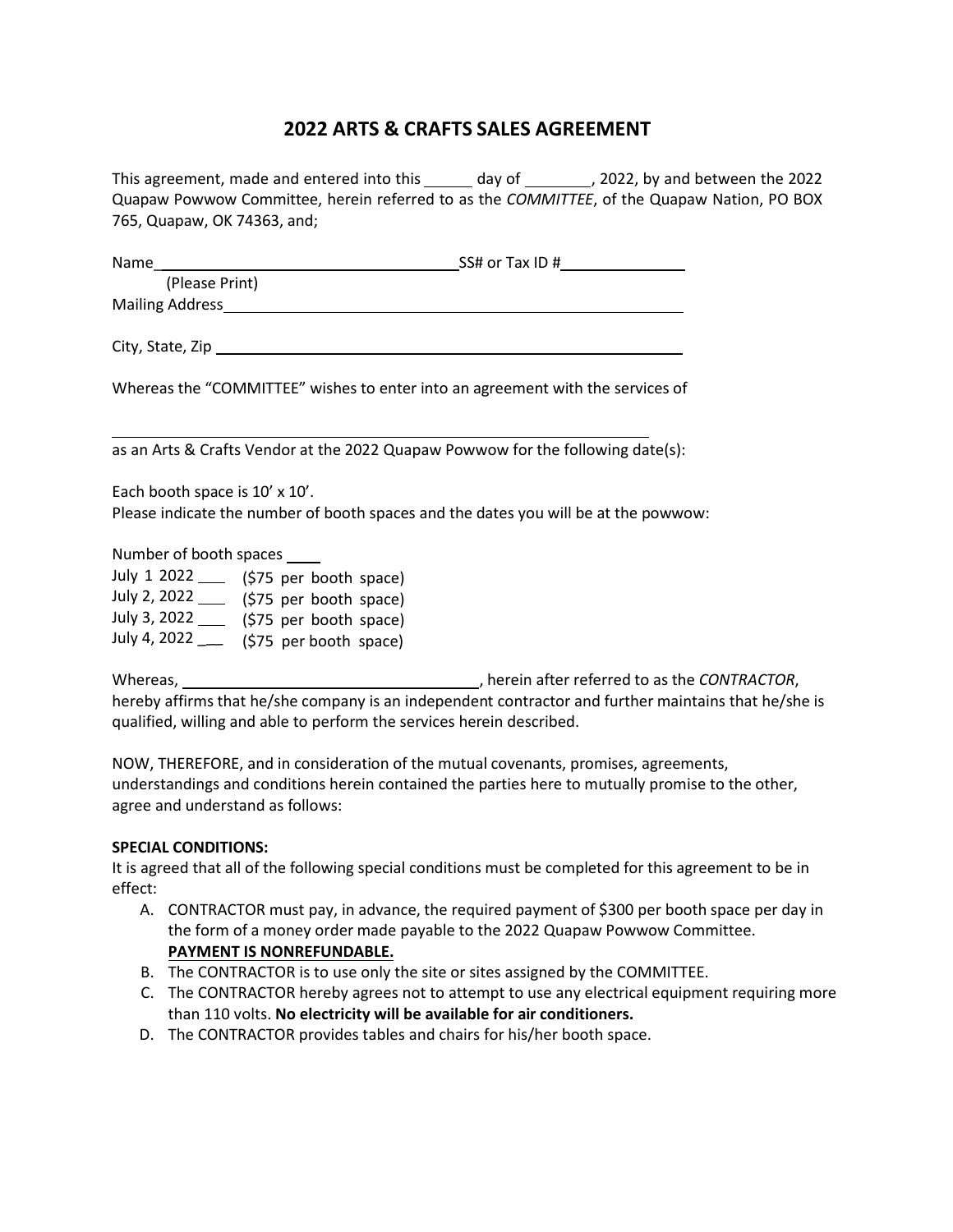- E. The CONTRACTOR will be equipped to supply his/her own power and water.
- F. The CONTRACTOR will be responsible for the cleanup of his/her assigned site(s). The CONTRACTOR will bag and tie all trash and deliver to bagged trash to designated trash pickup locations.
- G. The CONTRACTOR will be responsible for payment of all required taxes to local, state and Federal authorities and shall keep such records of transactions as may be required by such authorities.
- H. The CONTRACTOR hereby agrees that NO SALE OR DISPERSING OF ALCOHOLIC BEVERAGES OR DRUGS will be allowed.

## **PERFORMANCE REQUIREMENTS OF THE COMMITTEE:**

- A. The COMMITTEE will provide a reasonable site(s) for the CONTRACTORS use if available.
- B. The COMMITTEE will make every reasonable attempt to provide power and water for the CONTRACTORS use if available.
- C. The COMMITTEE hereby agrees that the CONTRACTOR may set up the booth space(s) herein specified on the date(s) indicated on the first page of this agreement.

## **ASSIGNMENT PROVISION**:

The COMMITTEE and the CONTRACTOR hereby agree that the services specified in this agreement may not be delegated or assigned.

## **TERMINATION OR CANCELLATION CLAUSE:**

This agreement shall not be terminated prior to the normal conclusion of the agreement, unless the 2022 Quapaw Powwow is formally canceled, for the agreed upon dates of the contract. The COMMITTEE has the right to terminate this agreement with just cause.

#### **ASSURANCES:**

The CONTRACTOR will provide proof of any license or permit required.

# **CONSIDERATION OR COMPENSATION:**

The CONTRACTOR will pay the POWWOW COMMITTEE a **nonrefundable** fixed fee in the amount of \$300 per day per booth space and is payable before the CONTRACTOR'S equipment or facilities will be allowed to be moved into the site(s).

2022 Quapaw Powwow Committee Date

Contractor Date

**BOOTH ASSIGNMENTS ARE ON A FIRST COME FIRST SERVED BASIS. ALL BOOTH ASSIGNMENTS WILL BE MADE BY THE 2022 QUAPAW POWWOW COMMITTEE.**